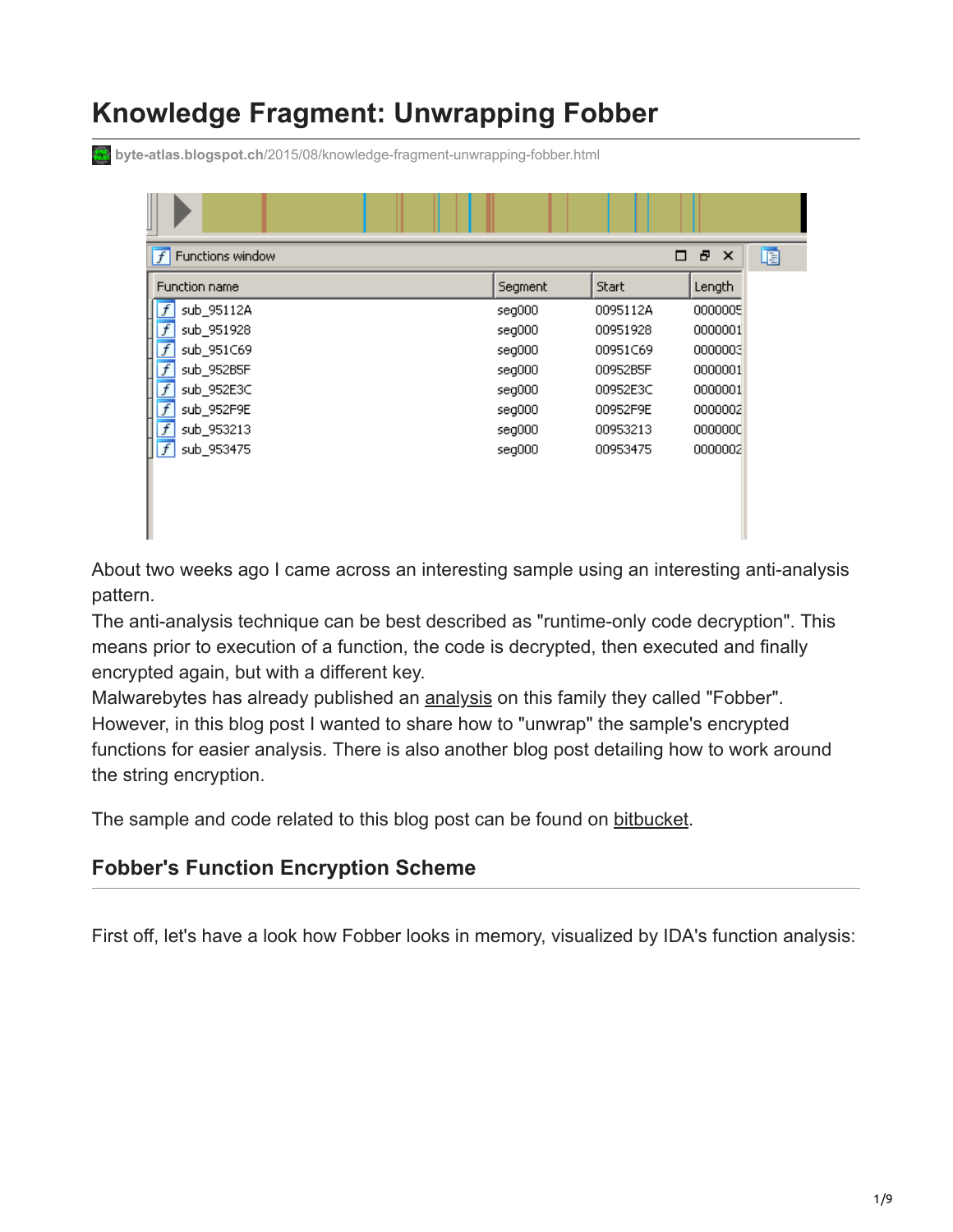| Functions window<br>ΙŦ       |         |          | $\Box$ $\bar{E}$ $\times$ | 晒 |
|------------------------------|---------|----------|---------------------------|---|
| Function name                | Segment | Start    | Length                    |   |
| $f$ sub_95112A               | seg000  | 0095112A | 0000005                   |   |
| sub_951928<br>f              | seg000  | 00951928 | 0000001                   |   |
| sub_951C69<br>f              | seq000  | 00951C69 | 0000003                   |   |
| sub_95285F<br>$\overline{f}$ | seg000  | 00952B5F | 0000001                   |   |
| $f$ sub_952E3C               | seg000  | 00952E3C | 0000001                   |   |
| $f$ sub_952F9E               | seg000  | 00952F9E | 0000002                   |   |
| sub_953213<br>f              | seg000  | 00953213 | 0000000                   |   |
| $f$ sub_953475               | seg000  | 00953475 | 0000002                   |   |
|                              |         |          |                           |   |
| ⊣                            |         |          | $\overline{\phantom{a}}$  |   |
|                              |         |          |                           |   |

IDA's first view on Fobber.

IDA only recognizes a handful of functions. Among these is the actual code decryption routine, as well as some code handling translating relevant addresses of the position independent code into absolute offsets.

Next, a closer look at how the on-demand decryption/encryption of functions works: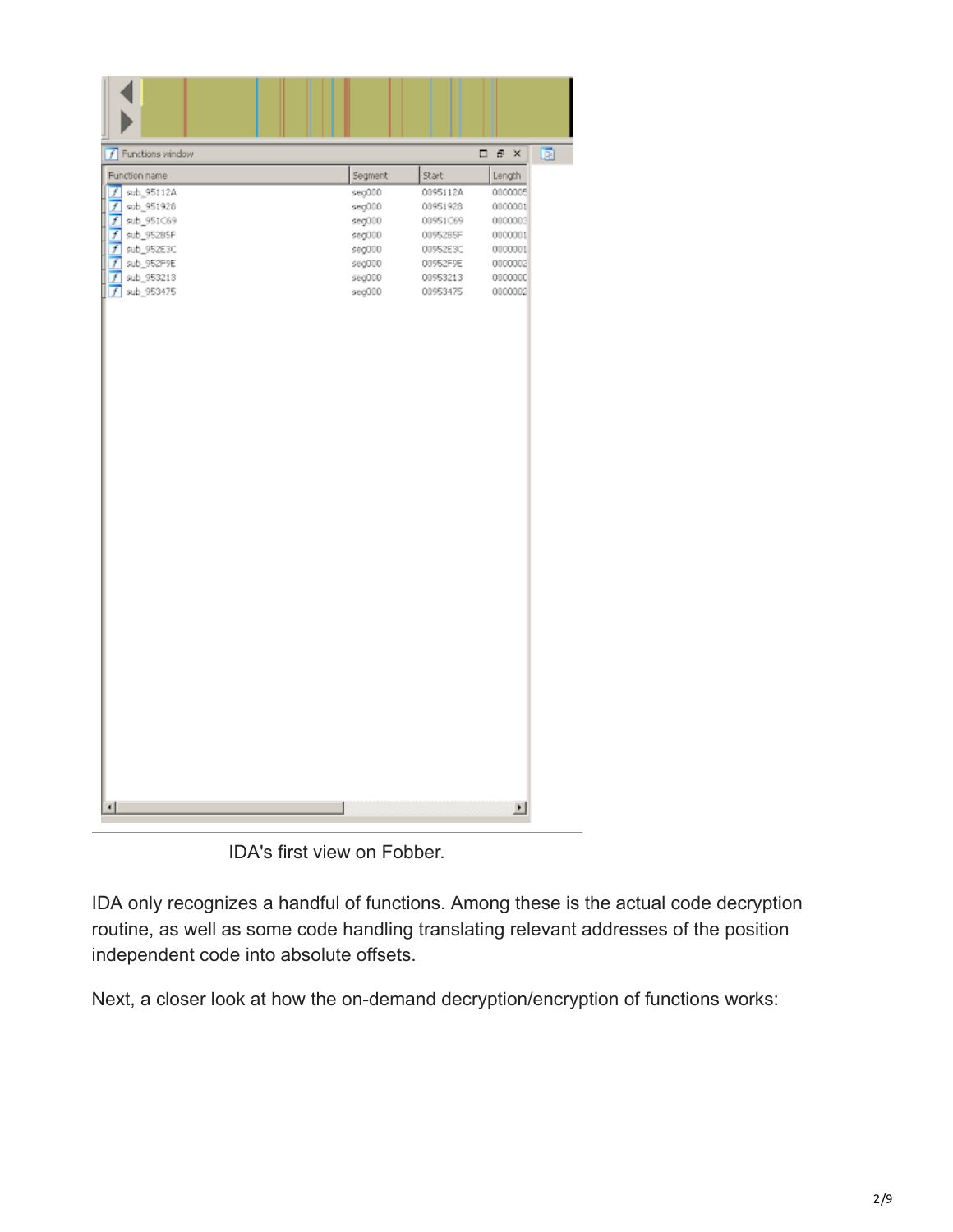|   | se g000 : 00951125                | db                                                                                                                                                 | $7Bh \div \zeta$    |                                           |  |
|---|-----------------------------------|----------------------------------------------------------------------------------------------------------------------------------------------------|---------------------|-------------------------------------------|--|
|   | seg000:00951126                   | db 46h                                                                                                                                             |                     |                                           |  |
|   | seg000:00951127                   | db                                                                                                                                                 | $29h$ ; >           |                                           |  |
| ٠ | seg000:00951128                   | db                                                                                                                                                 | ø                   |                                           |  |
|   | seg000:00951129                   | db                                                                                                                                                 |                     |                                           |  |
|   |                                   | seg000:00951129 FND OF FUNCTION CHUNK FOR sub_95112A                                                                                               |                     |                                           |  |
|   | :eg000:0095112A                   |                                                                                                                                                    |                     |                                           |  |
|   |                                   |                                                                                                                                                    |                     |                                           |  |
|   | :eg000:0095112A                   |                                                                                                                                                    |                     |                                           |  |
|   | :eg000:0095112A                   |                                                                                                                                                    |                     |                                           |  |
|   | :eg000:0095112A                   |                                                                                                                                                    |                     | $;$ CODE XREF: sub_952F9E+C <sub>1p</sub> |  |
|   |                                   |                                                                                                                                                    |                     |                                           |  |
|   |                                   | :eg000:0095112A ; FUNCTION CHUNK AT seg000:00951117 SIZE 00000006 BYTES<br>:eg000:0095112A ; FUNCTION CHUNK AT seg000:00951122 SIZE 00000008 BYTES |                     |                                           |  |
|   | :eg000:0095112A                   |                                                                                                                                                    |                     |                                           |  |
|   | :eg000:0095112A                   | cal1                                                                                                                                               | decryptFunctionCode |                                           |  |
|   | eg000:0095112A                    |                                                                                                                                                    |                     |                                           |  |
|   | seg000:0095112F                   | db 7Ch                                                                                                                                             |                     |                                           |  |
|   | seg000:00951130                   | db $\theta$ F1 $h$ ;                                                                                                                               |                     |                                           |  |
|   | seg000:00951131                   | db 87h                                                                                                                                             |                     |                                           |  |
|   | eg000:00951132                    | $db$ $b$ $c$ 8 $h$ $t$ $t$                                                                                                                         |                     |                                           |  |
| ٠ | seg <b>000:00</b> 951133          | db 10h                                                                                                                                             |                     |                                           |  |
|   | seg000:00951134                   | $db$ 90h; $\Box$                                                                                                                                   |                     |                                           |  |
| ٠ | seg000:00951135                   | dh ØF3h                                                                                                                                            |                     |                                           |  |
| ٠ | eg000:00951136                    | db                                                                                                                                                 | 25h : x             |                                           |  |
|   | seg000:00951137                   | db ØFBh; v                                                                                                                                         |                     |                                           |  |
|   | eg000:00951138<br>seg000:00951139 | db 002h $\pm$<br>db 8Eh                                                                                                                            |                     |                                           |  |
| ٠ | s <b>eg000:00</b> 95113A          | 16h<br>db                                                                                                                                          |                     |                                           |  |
|   | seg000:0095113B                   | db 0F3h                                                                                                                                            |                     |                                           |  |
|   | seg000:0095113C                   | db<br>3Dh                                                                                                                                          | $\mathbf{r} =$      |                                           |  |
| ٠ | seg000:0095113D                   | db<br>20h                                                                                                                                          |                     |                                           |  |
| ٠ | seg000:0095113E                   | db                                                                                                                                                 | $78h \div x$        |                                           |  |
|   | seg000:0095113F                   | db<br>62 <sub>h</sub>                                                                                                                              | : b                 |                                           |  |
| ٠ | seg000:00951140                   | db<br>16h                                                                                                                                          |                     |                                           |  |
|   | seg000:009511                     | db 81h                                                                                                                                             |                     |                                           |  |
|   | :eq000:00951142                   | db                                                                                                                                                 | <b>9Ch</b> : ú      |                                           |  |

The Fobber-encrypted function sub\_95112A, starting with call to decryptFunctionCode.

We can see that function sub\_95112A starts with a call to what I renamed "decryptFunctionCode":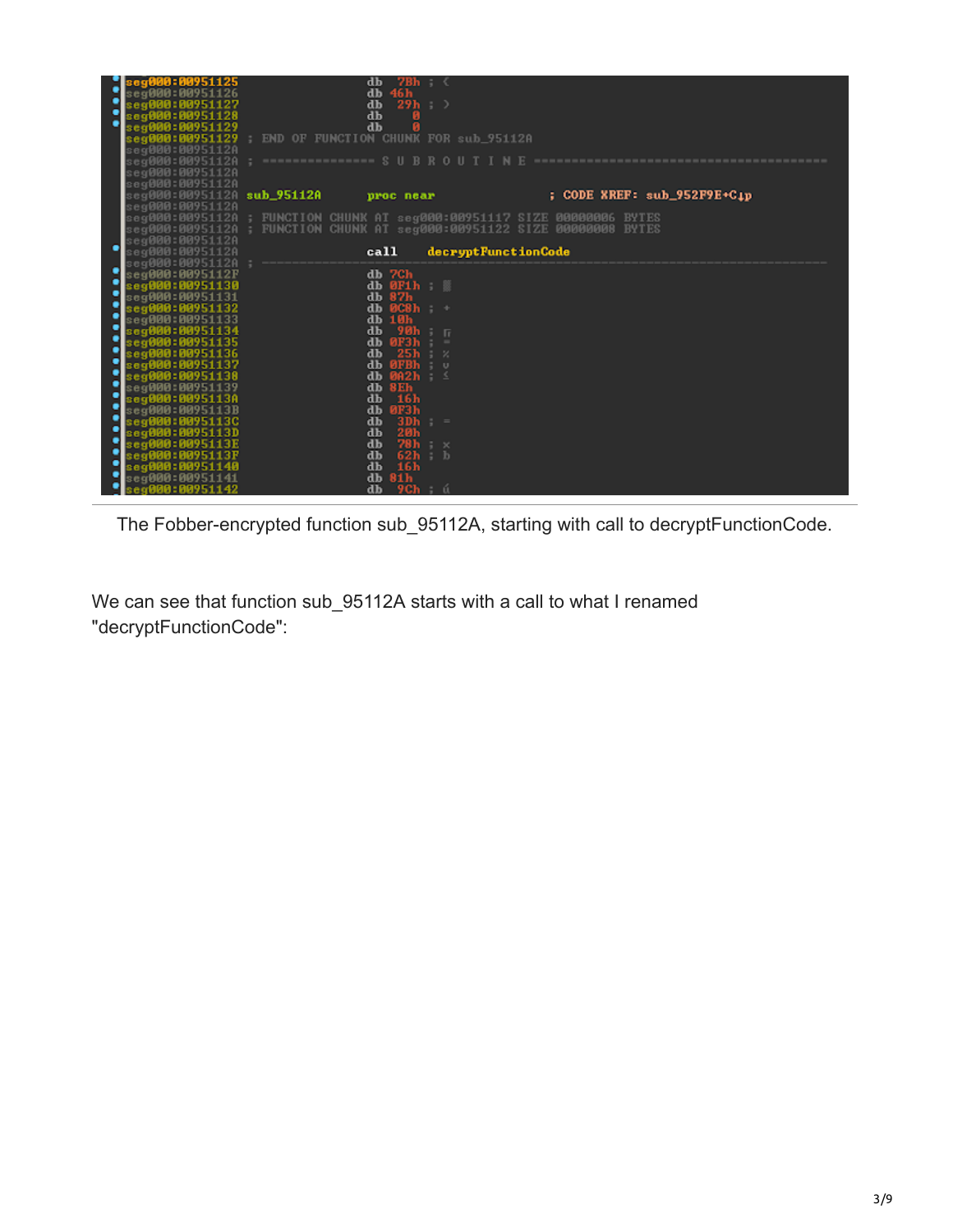| عوار کی است<br>60<br>8B 74 24 20                                                    | decryptFunctionCode proc near<br>pusha<br>esi, Iesp+20hl<br>nov.                                                                        |
|-------------------------------------------------------------------------------------|-----------------------------------------------------------------------------------------------------------------------------------------|
|                                                                                     |                                                                                                                                         |
| وتقل کی است<br>B8 96 69<br>66<br>BØ 66 F5<br>ØF<br>75<br>F <sub>6</sub>             | $loc$ 951 $C6E$<br>ax. 6996h<br><b>mov</b><br>cmpxchg [esi-0Bh], ah<br>short loc_951C6E<br>jnz                                          |
| 西国<br><b>B</b><br>B8 01<br>00<br>66<br>ØF C1 46 F9<br>66<br>85 CØ<br>66<br>75<br>15 | ax. 1<br>mov.<br>$Iesi-71$ , $ax$<br>xadd<br>test<br>ax. ax<br>short loc_951C9B<br>jnz                                                  |
|                                                                                     |                                                                                                                                         |
| وتقل کی است                                                                         |                                                                                                                                         |
| ØF B6 46 F8<br>50<br>0F<br>B7 46 F6<br>35<br>50<br>56<br>1F 46 00 00                | eax, byte ptr [esi-8]<br>movzx<br>push<br>eax<br>eax, word ptr [esi-0Ah]<br>movzx<br>eax. 461Fh<br>XOP .<br>push-<br>eax<br>push<br>esi |
| E8<br>8D FC FF FF                                                                   | call<br>cryptXorCode                                                                                                                    |
| 또 수 또                                                                               |                                                                                                                                         |
| C6 46 F5 96<br>61<br>C <sub>3</sub>                                                 | $loc_951C9B$<br>byte ptr [esi-0Bh], 96h<br>mov<br>popa<br>retn<br>decryptFunctionCode endp                                              |

Fobber's on-demand decryption code for functions, revealing the parameter offsets neccessary for decryption.

This function does not make use of the stack, thus it is surrounded by a simple pushad/popad prologue/epilogue. We can see that some references are made relative to the return address (initially put into esi by copying from [esp+20h]):

- Field [esi-7] contains a flag indicating whether or not the function is already decrypted.
- Field [esi-8h] contains the single byte key for encryption, while
- field [esi-Ah] contains the length of the encrypted function, stored xor'ed with 0x461F.

The actual cryptXorCode takes those values as parameters and then loops over the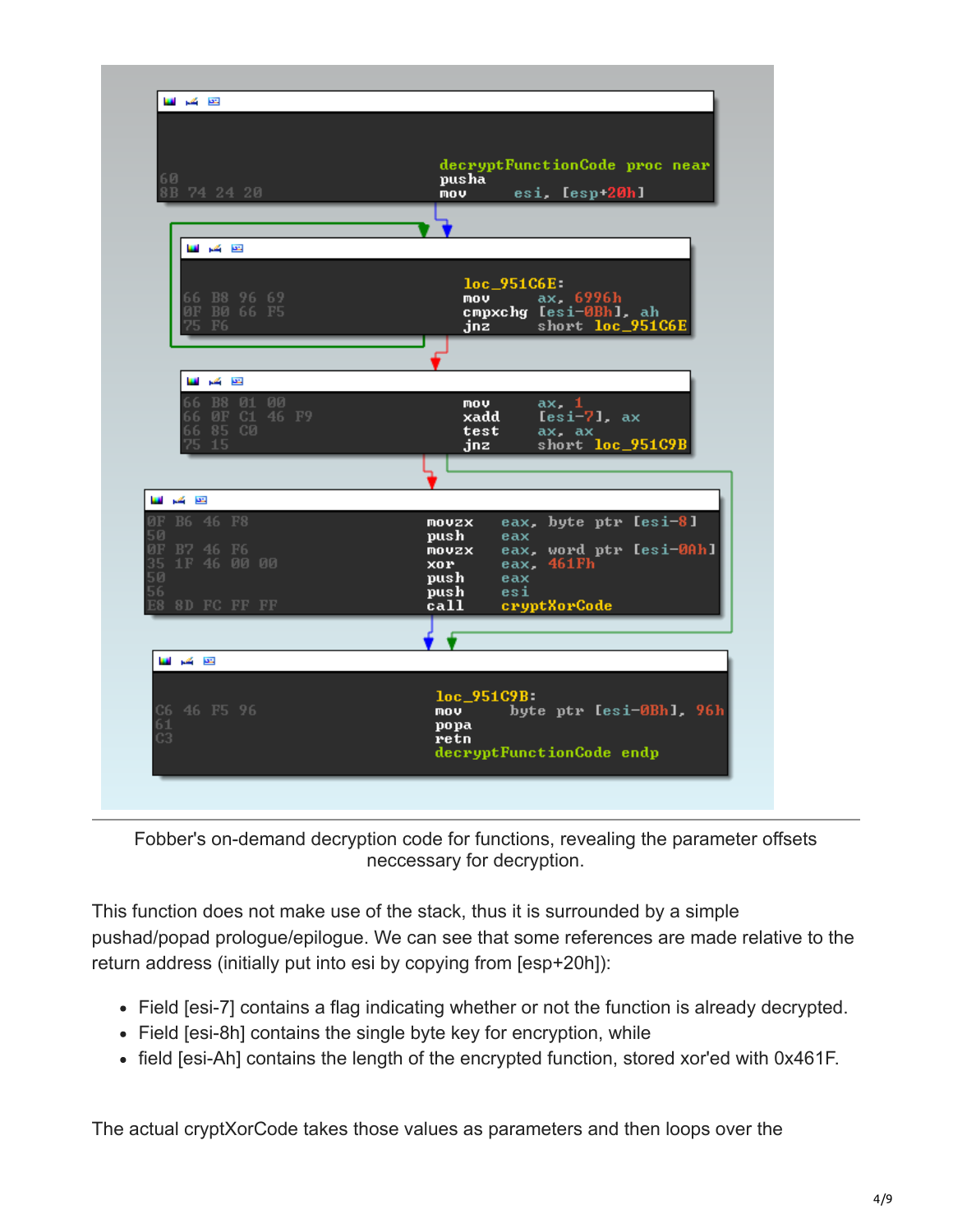encrypted function body, xor'ing with the current key and then updating the key by rotating 3bit and adding 0x53.

| تقاربهم الانا                                   |                                                                                                      |
|-------------------------------------------------|------------------------------------------------------------------------------------------------------|
|                                                 | ; Attributes: bp-based frame                                                                         |
|                                                 | cryptXorCode proc near                                                                               |
|                                                 | arg_0= dword ptr<br>$_{\rm 8ch}^{\rm 8}$<br>$arg_4 = dword$ ptr<br>$arg_8 =$ dword ptr $10h$         |
| 55<br>89<br>E <sub>5</sub>                      | push<br>ebp<br>ebp, esp<br>nov.                                                                      |
| 51<br>8B<br>45 10<br>8B<br>55 08<br>8B<br>4D 0C | ecx.<br>push<br>eax, [ebp+arg_8]<br>mov<br>edx, [ebp+arg_0]<br>mov<br>ecx, [ebp+arg_4]<br><b>MOV</b> |
|                                                 |                                                                                                      |
| تقاربكم اللبا                                   |                                                                                                      |
|                                                 | $loc_951935:$                                                                                        |
| 02<br>30<br>C8 03<br>СØ                         | [edx], al<br>xor.<br>al, 3<br>ror.                                                                   |
| 53<br>Й4<br>42                                  | al, 53h<br>add<br>inc.<br>edx                                                                        |
| F <sub>6</sub>                                  | loc_951935<br>loop                                                                                   |
|                                                 |                                                                                                      |
| دو کر س                                         |                                                                                                      |
| 59<br>C9<br>C2 0C 00                            | ecx<br>pop<br>leave<br><b>ØCh</b><br>retn<br>cryptXorCode endp                                       |
|                                                 |                                                                                                      |

Function for decrypting one function, given the neccessary parameters.

After decryption, our function makes a lot more sense and we can see the default function prologue (push ebp; mov ebp, esp) among other things.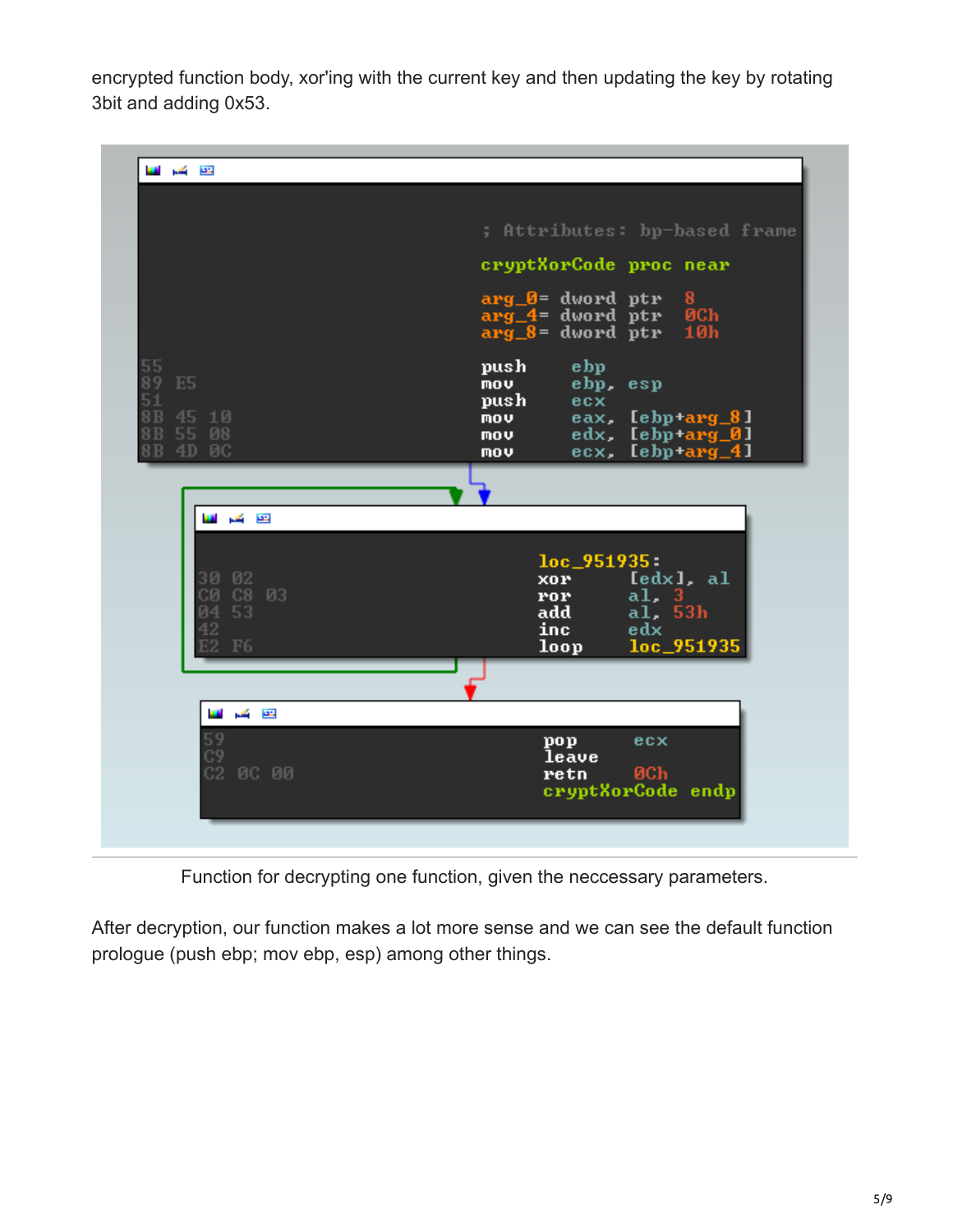|                      | eg000:00951125                   | $7Bh$ (<br>db |          |                           |                                                         |  |
|----------------------|----------------------------------|---------------|----------|---------------------------|---------------------------------------------------------|--|
|                      | :eg000:009511                    | 46 h<br>db    |          |                           |                                                         |  |
| ٠                    | :eg000:009511                    | 29h :<br>db   |          |                           |                                                         |  |
| ٠                    | se <b>q000:00</b> 9511           | db            |          |                           |                                                         |  |
|                      | :eg000:009511                    | db            |          |                           |                                                         |  |
|                      | :eq000:0095112A                  |               |          |                           |                                                         |  |
|                      | :eg000:0095112A                  |               |          |                           |                                                         |  |
|                      | :eg000:0095112A                  |               |          |                           |                                                         |  |
|                      | :eg000:0095112A                  |               |          |                           |                                                         |  |
|                      | eg000:0095112A sub_95112A        | proc near     |          |                           | ; CODE XREF: seg000:009505FE1p                          |  |
|                      | eg000:0095112A                   |               |          |                           | ; sub_952F9E+C <sub>1P</sub>                            |  |
|                      | :eg000:0095112A                  |               |          |                           |                                                         |  |
|                      | :eg000:0095112A                  |               |          |                           | ; FUNCTION CHUNK AT seg000:00951117 SIZE 00000008 BYTES |  |
|                      | eg000:0095112A                   |               |          |                           |                                                         |  |
|                      | eg000:0095112A                   | call          |          | decryptFunctionCode       |                                                         |  |
|                      | eg <b>000:00</b> 95112F          | push          | ebp      |                           |                                                         |  |
| г                    | :eg000:00951130                  | <b>NOV</b>    | ehp, esp |                           |                                                         |  |
|                      | :eg000:00951132                  | push          | edi      |                           |                                                         |  |
| ċ                    | :eg000:00951133                  | push          | esi      |                           |                                                         |  |
| $\ddot{\phantom{0}}$ | eg000:00951134                   | <b>NOV</b>    |          | eax. [ebp+0Ch]            |                                                         |  |
|                      | eg000:00951137:                  | add           | eax. 11h |                           |                                                         |  |
| ٠                    | :eg000:0095113A                  | push          | eax      |                           |                                                         |  |
| ٠                    | :eg000:0095113B                  | call          |          | sub_951ACB                |                                                         |  |
| ٠                    | :eg000:00951140                  | nov.          | edi. eax |                           |                                                         |  |
| ٠                    | :eg000:00951142                  | xchg          |          | eax, [ebp+8]              |                                                         |  |
| ٠                    | :eq000:00951145                  | <b>NOV</b>    | esi, eax |                           |                                                         |  |
| ٠                    | :eg000:00951147                  | nov           |          | eax, [ebp+0Ch]            |                                                         |  |
| ٠                    | :eg000:0095114A                  | add           | eax. 0Dh |                           |                                                         |  |
| ٠                    | eg000:0095114D                   | stosd         |          |                           |                                                         |  |
| ٠                    | :eg000:0095114E                  | nov           |          | eax, [ebx+3F6D98Ah]       |                                                         |  |
| ٠                    | :eq000:00951154                  | stosd         |          |                           |                                                         |  |
|                      | eg000:00951154 <b>sub 95112A</b> |               |          | endp ; sp-analysis failed |                                                         |  |
|                      | $:$ e $\alpha$ 000:00951154      |               |          |                           |                                                         |  |
| ٠                    |                                  | nov           |          | eax, [ebx+3F6D98Eh]       |                                                         |  |
| ٠                    |                                  | stosd         |          |                           |                                                         |  |
|                      |                                  | nov           |          | eax, Iebp 10h1            |                                                         |  |
|                      |                                  | stosh         |          |                           |                                                         |  |
|                      |                                  |               |          |                           |                                                         |  |

The decrypted equivalent of function sub\_95112A, revealing some "real" code.

Also note the parameters:

- 0x951125 key: 0x7B
- 0x951126 length: 0x4629^0x461F -> 0x36 bytes
- 0x951128 encryption flag: 0x01

So far so good. Now let's decrypt all of those functions automatically.

### **Decrypt All The Things**

First, we want to find our decryption function. For all Fobber samples I looked at, the regex r"\x60\x8B.\x24\x20\x66" was delivering unique results for locating the decryption function.

Next, we want to find all calls to this decryption function. For this we can use the regex r"\xE8" to find all potential "call rel\_offset" instructions.

Then we just need to do some address math and check if the call destination (calculated as: image base + call origin + relative call offset  $+ 5$ ) is equal to the address of our decryption function.

Should this be the case, we can extract the parameters as described above and decrypt the code.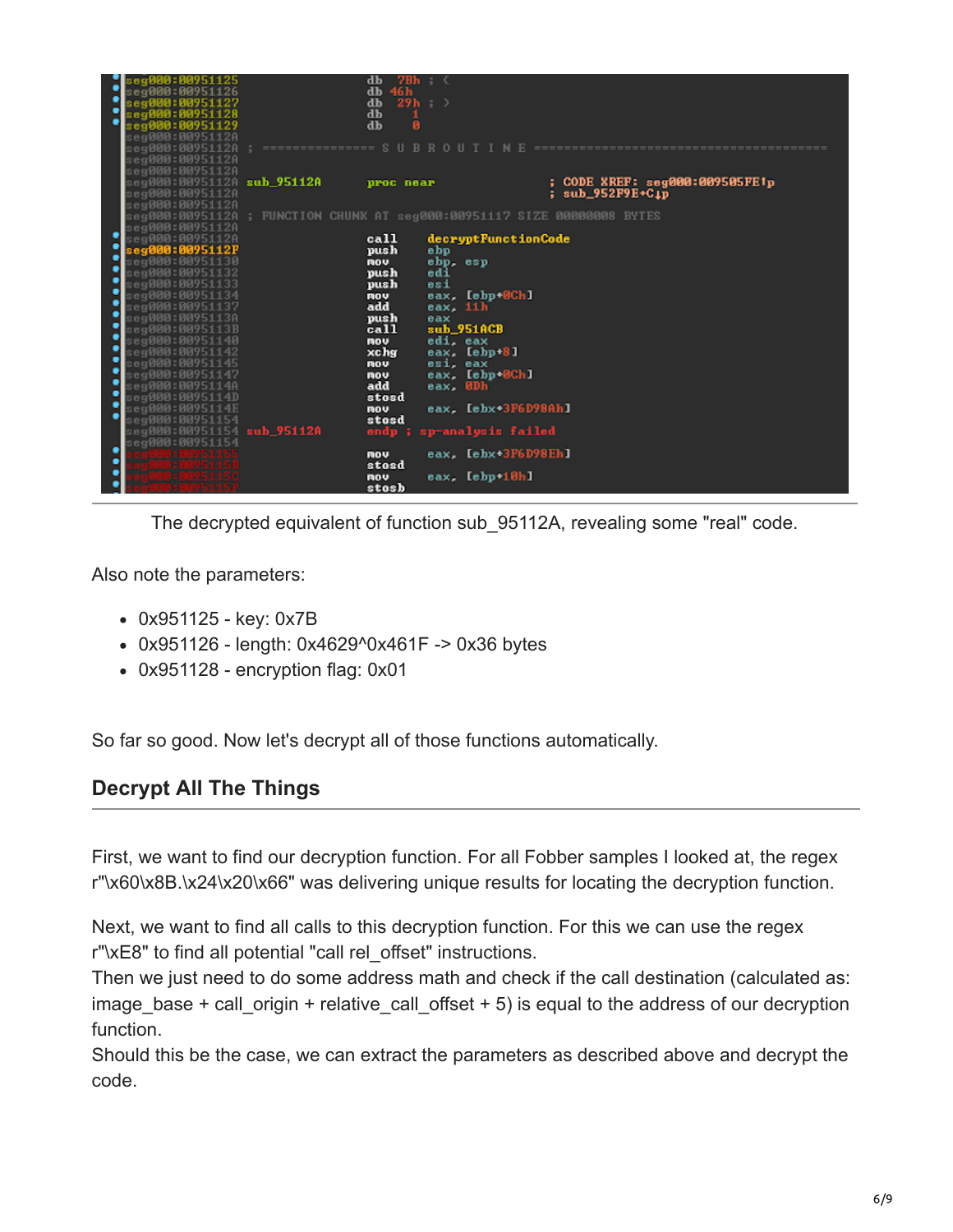We then only need to exchange the respective bytes in our binary with the decrypted bytes. In the following code I also set the decryption flag and fix the function ending with a "retn" (0xC3) instruction to ease IDA's job of identifying functions afterwards. Otherwise, rinse/repeat until all functions are decrypted.

Code:

```
#!/usr/bin/env python
import re
import struct
def decrypt(buf, key):
   decrypted = ""
   for char in buf:
     decrypted += chr(ord(char) \wedge key)
      # rotate 3 bits
      key = ((key >> 3) | (key << (8 - 3))) & 0xFF
     key = (key + 0x53) & 0xFF return decrypted
def replace bytes(buf, offset, bytes):
   return buf[:offset] + bytes + buf[offset + len(bytes):]
def decrypt_all(binary, image_base):
   # locate decryption function
  decrypt function offset = re.search(r"\x60\x8B.\x24\x20\x66", binary).start()
   # locate all calls to decryption function
  regex_call = r"xe8(?P<relcal">>rel|s. {4})"
  for match in re.finditer(regex_call, binary):
     call origin = match.start()packed call = binary[call_origin + 1:call_origin + 1 + 4]
     rel_call = struct.unpack("I", packed_call)[0]call destination = (image base + call origin + rel call + 5) & 0xFFFFFFFF
     if call destination == image base + decrypt function offset:
        # decrypt function and replace/fix
       decrypted flag = ord(binary[call origin - 0x2])if decrypted flag = = 0x0:
          key = ord(binary[call origin - 0x3])size = struct.unpack("H", binary[call_origin - 0x5:call_origin - 0x3])[0] ^ 0x461F
          buf = binary[call_origin + 0x5:call_origin + 0x5 + size]
          decrypted function = decrypt(buf, key)
          binary = replace bytes(binary, call origin + 0x5, decrypted function)
          binary = replace bytes(binary, call origin + len(decrypted function), "xC3")
```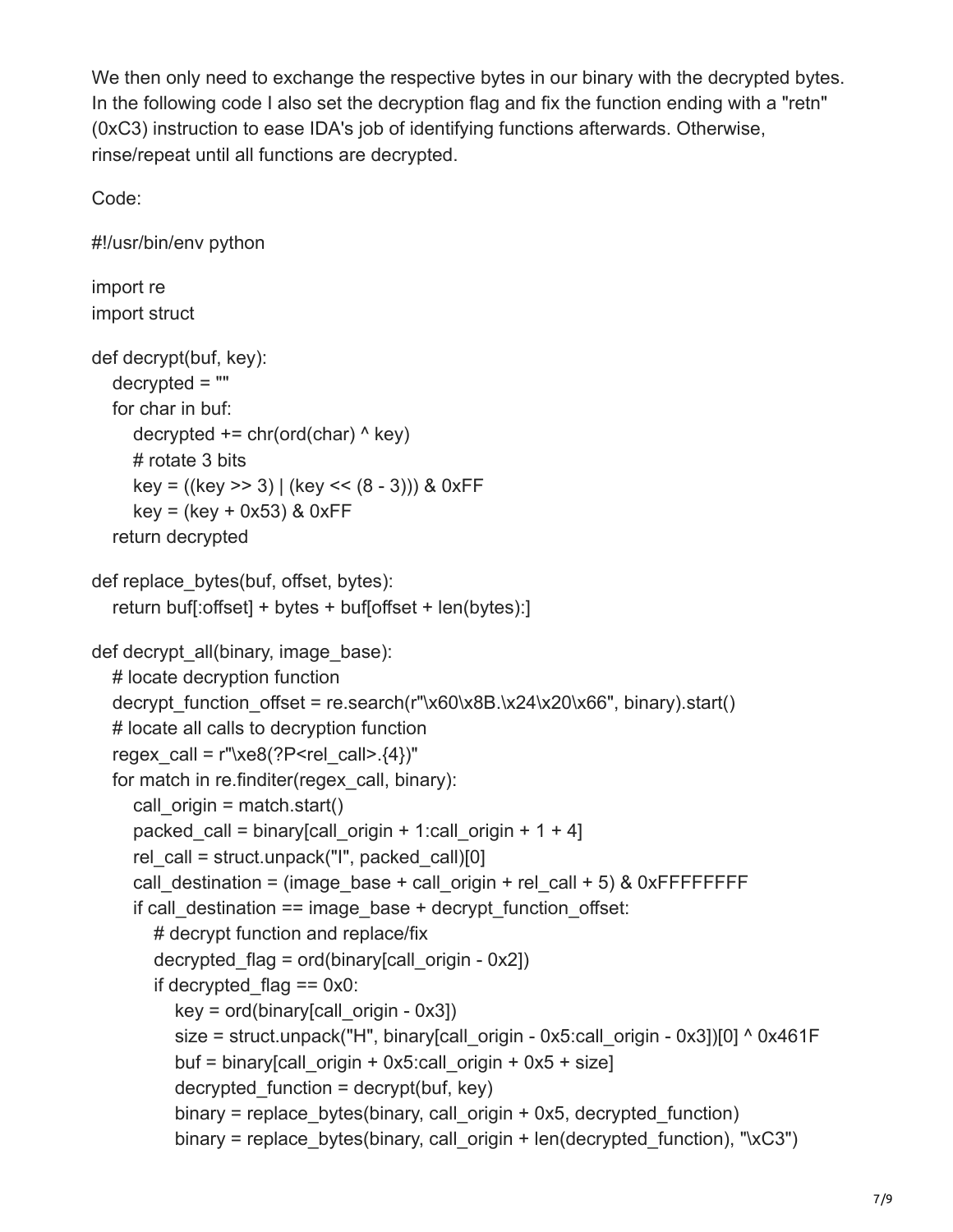```
 binary = replace_bytes(binary, call_origin - 0x2, "\x01")
 return binary
```
## [...]

#### IDA likes this this already better:

| Functions window<br>f           | □<br>ē<br>×                 | 晒<br>IDA Yiew-A |
|---------------------------------|-----------------------------|-----------------|
| Function name                   | $\blacktriangle$<br>Segment |                 |
| sup sepese<br>┳                 | segooo                      |                 |
| f<br>sub_950781                 | seg000                      |                 |
| f<br>sub_9507F8                 | seg000                      |                 |
| f<br>sub_950837                 | seg000                      |                 |
| 7<br>sub_95089A                 | seg000                      |                 |
| f<br>sub_9508D0                 | seg000                      |                 |
| f<br>sub_950945                 | seg000                      |                 |
| f<br>sub_950806                 | seg000                      |                 |
| f<br>sub 950875                 | seg000                      |                 |
| $\overline{f}$<br>sub_950DSA    | seg000                      |                 |
| 7<br>sub_950E0E                 | seg000                      |                 |
| f<br>sub_95105C                 | seg000                      |                 |
| f<br>sub_9510DB                 | seg000                      |                 |
| f<br>sub 9510F7<br>f            | seq000                      |                 |
| sub_95112A<br>f                 | seg000                      |                 |
| sub_951283<br>f<br>postToDgaCnc | seg000<br>seg000            |                 |
| J<br>sub_951480                 | seg000                      |                 |
| f<br>sub_9514B9                 | seg000                      | rb<br>ı         |
| F<br>sub 9514E8                 | seg000                      | ı               |
| f<br>sub_951507                 | seg000                      | ı               |
| f<br>sub_951515                 | seg000                      |                 |
| f<br>sub_95153E                 | seg000                      |                 |
| 1<br>sub_951571                 | seg000                      |                 |
| f<br>sub_951778                 | seg000                      |                 |
| f<br>sub_951847                 | seg000                      |                 |
| f<br>sub_9518B2                 | seg000                      |                 |
| f<br>sub 951928                 | seg000                      |                 |
| f<br>sub_95194B                 | seg000                      |                 |
| J<br>encryptCode                | seg000                      |                 |
| J<br>sub_951ACB                 | seg000                      |                 |
| f<br>sub_951AE2                 | seg000                      |                 |
| f<br>sub 951818                 | seq000                      |                 |
| f<br>decryptCode                | seg000                      |                 |
| f<br>sub_951CA7                 | seg000                      |                 |
| f<br>sub_951CFD                 | seg000                      |                 |
| J<br>sub_951E50                 | seg000                      |                 |
| f<br>sub_951E6A                 | seg000                      |                 |
| f<br>sub_951EC8                 | seg000                      |                 |
| f<br>sub_9524F1                 | seg000                      |                 |
| f<br>sub_952589                 | seg000                      |                 |
| f<br>cryptRc4                   | seg000                      |                 |
| sub_9526B0<br>1                 | seg000                      |                 |
| sub_9526C7<br>F                 | seg000                      |                 |
| $\blacksquare$                  | $\blacktriangleright$       |                 |
| Line Et of 75                   |                             |                 |

IDA's view on a code-decrypted Fobber sample.

However, we are not quite done yet, as IDA still barfs on a couple of functions.

## **Conclusion**